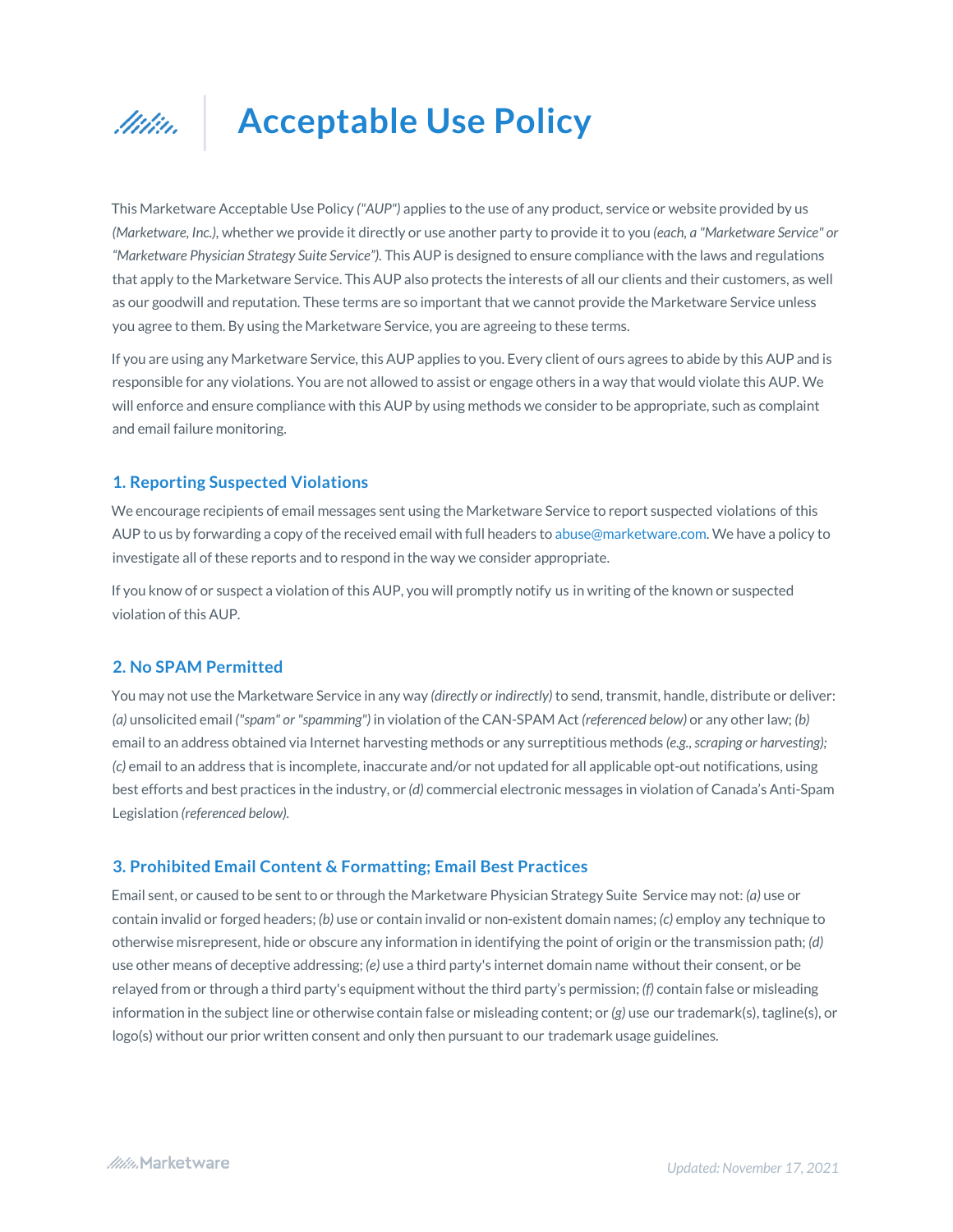If you use email, we recommend that you adopt the Messaging, Malware and Mobile Anti-Abuse Working Group *(M3AAWG)* Sender Best Communications Practices *(BCP),* which were created and agreed upon with collaborative input from both volume email senders and Internet Service Providers. The Sender Best Communications Practices document is available at m3aawg.org/sites/default/files/document/M3AAWG\_Senders\_BCP\_Ver3-2015-02.pdf. You will use commercially reasonable efforts to follow these practices.

In addition, you are prohibited from using the Marketware Physician Strategy Suite Service to email: *(a)* purchased, rented, or borrowed lists and *(b)* lists that are likely to result in an excessive number of unsubscribe requests or SPAM complaints or notices, as determined by acceptable industry practices.

# **4. Email Opt-out Requirements**

You warrant that each email you send or is sent for you using the Marketware Physician Strategy Suite Service will contain: *(a)* header information that is not false or misleading; and *(b)* an advisement that the recipient may unsubscribe, opt-out or otherwise demand that use of its information for unsolicited, impermissible and/or inappropriate communication*(s)* as described in this AUP be stopped *(and how the recipient can notify you that it wants to unsubscribe, opt-out, or stop this use of its information).* These requirements may not apply if the email sent is a transactional email and these requirements are not otherwise required by law. You warrant that you will promptly comply with all opt-out, unsubscribe, "do not call" and "do not send" requests. The Marketware Service will not allow users to send emails to addresses that have opted out from a previous email. However, customers should update their other lists and programs with those that have opted out.

# **5. No Disruption**

You agree not to use the Marketware Physician Strategy Suite Service in a way that impacts the normal operation, privacy, integrity or security of another's property. Another's property includes another's account*(s),* domain name(s), URL*(s),* website*(s),* network*(s),* system*(s),* facilities, equipment, data, other information, or business operations. You also agree not to use the Marketware Physician Strategy Suite Service to gain unauthorized access to, use, monitor, make an unauthorized reference to, another's property, unless you have the appropriate express prior consent to do so. Examples of prohibited actions include *(without limitation)*: hacking, spoofing, denial of service, mailbombing and/or sending any email that contains or transmits any virus or propagating worm*(s),* or any malware, whether spyware, adware or other such file or program. These restrictions apply regardless of your intent and whether you act intentionally or unintentionally.

# **6. Proper Usage of the Marketware Physician Strategy Suite Service**

Without limiting the other requirements in this AUP, you may not *(directly or indirectly)* use the Marketware Physician Strategy Suite Service with content, or in a manner that:

- is threatening, abusive, harassing, stalking, or defamatory;
- is deceptive, false, misleading or fraudulent;
- is invasive of another's privacy or otherwise violates another's legal rights *(such as rights of privacy & publicity);*
- contains vulgar, obscene, indecent or unlawful material;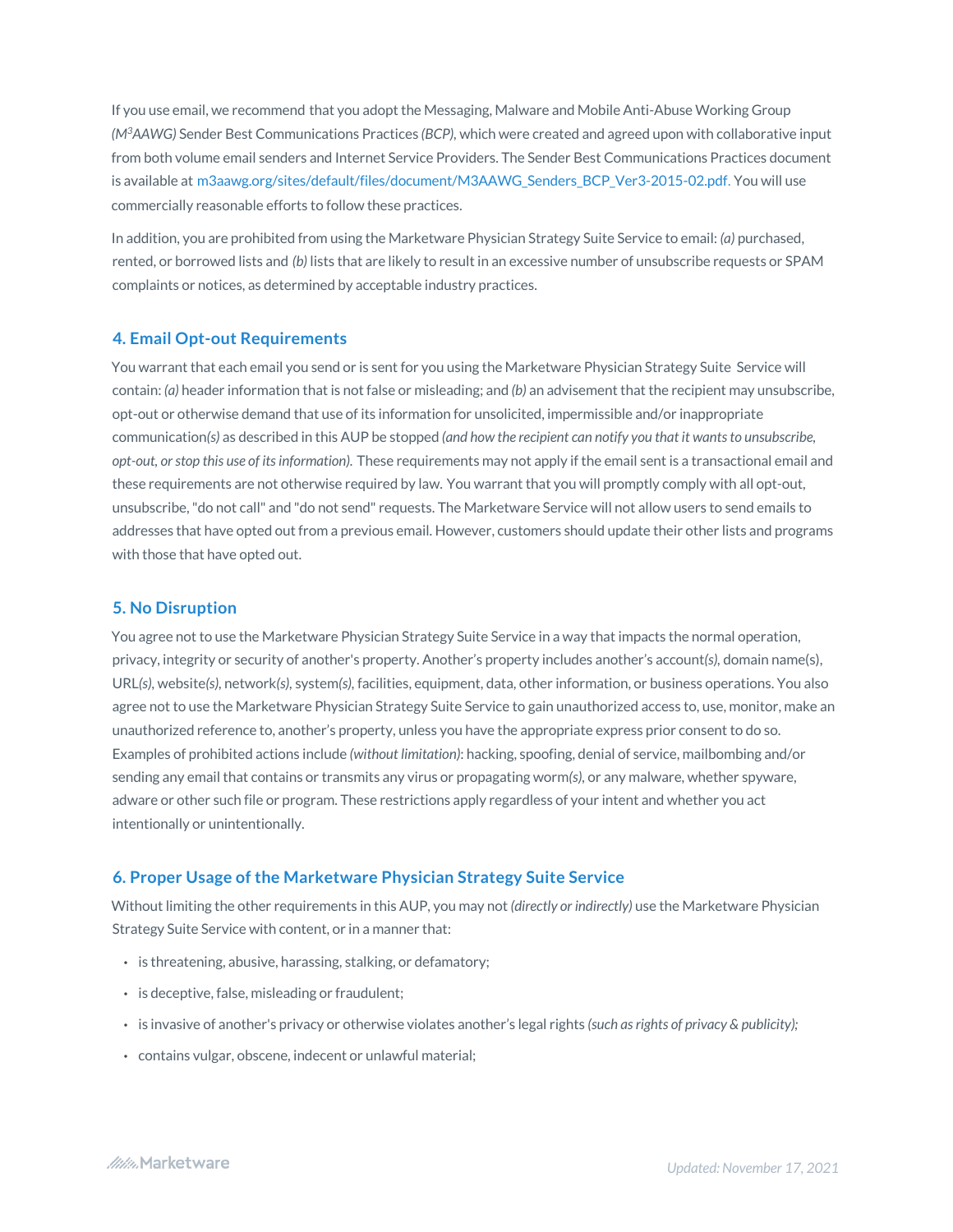- infringes a third party's intellectual property right*(s);*
- publishes, posts, uploads, or otherwise distributes any software, music, videos, or other material protected by intellectual property laws *(or by rights of privacy or publicity)* unless you have all necessary rights & consents to do so;
- uploads files that contain viruses, corrupted files, or any other similar software or programs that may damage the operation of another person's computer;
- downloads any file that you know, or reasonably should know, cannot be legally distributed in that way;
- falsifies or deletes any author attributions, legal or proprietary designations, labels of the origin or source of software, or other material contained in a file that is uploaded;
- restricts or inhibits any other user of the Marketware Physician Strategy Suite Service from using & enjoying our website &/or the Marketware Physician Strategy Suite Service;
- harvests or otherwise collects information about others, including email addresses, without their consent;
- violates the usage standards or rules of an entity affected by your use, including without limitation any ISP, ESP, or news or user group *(& including by way of example & not limitation circumventing or exceeding equipment use rights & restrictions &/or location & path identification detail);*
- is legally actionable between private parties; &/or
- is in violation of any applicable local, state, national or international law or regulation, including all export laws & regulations & without limitation the Controlling the Assault of Non-Solicited Pornography & Marketing Act *(CAN-SPAM Act) (15 U.S.C. § 7701 et seq.),* the U.S Telephone Consumer Protection Act of 1991 *(47 U.S.C. § 227),* the Do-Not-Call Implementation Act of 2003 *(15 U.S.C. § 6152 et seq.; originally codified at § 6101 note)*, the Directive 2000/31/EC of the European Parliament & Council of 8 June 2000, on certain legal aspects of information society services, in particular, electronic commerce in the Internal Market *('Directive on Electronic Commerce')*, along with the Directive 2002/58/EC of the European Parliament & Council of 12 July 2002, concerning the processing of personal data & the protection of privacy in the electronic communications sector ('Directive on Privacy & Electronic Communications'), regulations promulgated by the U.S. Securities Exchange Commission, any rules of national or other securities exchange, including without limitation, the New York Stock Exchange, the American Stock Exchange or the NASDAQ, the Personal Information Protection & Electronic Documents Act *(PIPEDA) (S.C. 2000, c. 5)*, Canada's Anti-Spam Legislation *(CASL) (S.C. 2010, c. 23),* Japan's Act on Regulation of Transmission of Specified Electronic Mail *(Act No. 26 of April 17, 2002)* & any regulations having the force of law or laws in force in your or your email recipient's country of residence.

If you use our Application Programming Interfaces (*APIs),* developer tools, or associated software, you will comply with our API Terms.

You will use the Marketware Physician Strategy Suite Service for your internal business purposes and will not: *(i)* willfully tamper with the security of the Marketware Physician Strategy Suite Service or tamper with our customer accounts; *(ii)* access data on the Marketware Physician Strategy Suite Service not intended for you; *(iii)* log into a server or account on the Marketware Physician Strategy Suite Service that you are not authorized to access; *(iv)* attempt to probe, scan or test the vulnerability of any Marketware Physician Strategy Suite Service or to breach the security or authentication measures without proper authorization; *(v)* willfully render any part of the Marketware Physician Strategy Suite Service unusable; *(vi)* lease, distribute, license, sell or otherwise commercially exploit the Marketware Physician Strategy Suite Service or make the Marketware Physician Strategy Suite Service available to a third party